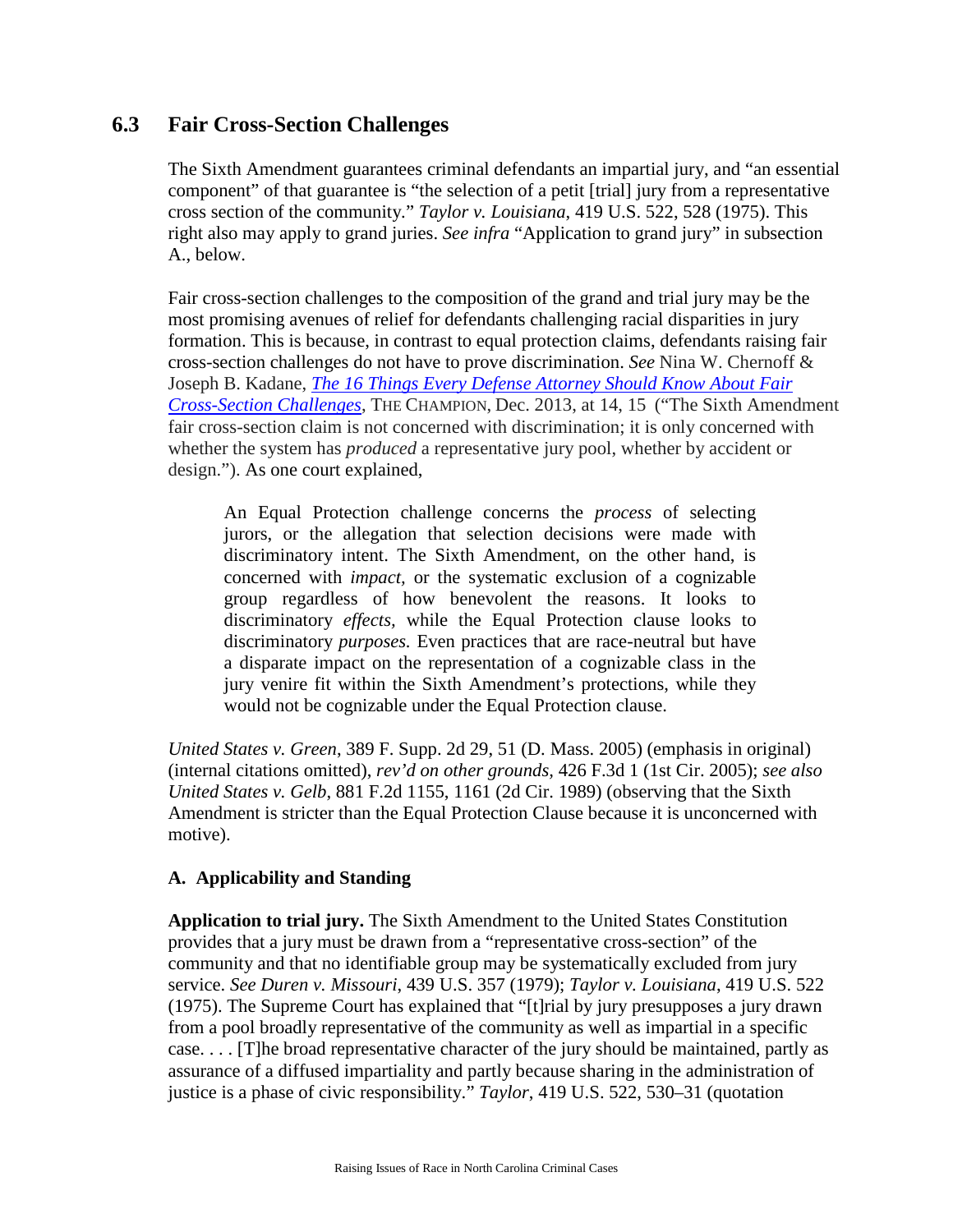omitted). The North Carolina Supreme Court has held that this right to a jury representing a fair cross section of the community derives not only from the Sixth Amendment to the U.S. Constitution, but also from article I, sections 24 and 26 of the North Carolina Constitution. *See State v. Bowman*, 349 N.C. 459, 467 (1998). North Carolina courts apply the same standards when evaluating claims raised under the state and federal constitutions. *Id.* at 467–68.

**Application to grand jury.** The United States Supreme Court has not determined whether the Sixth Amendment "fair cross-section" right applies to the selection of grand juries in state court. *See Campbell v. Louisiana*, 523 U.S. 392 (1998) (declining to reach issue). However, a strong argument can be made that where a state chooses to use a grand jury to formally charge defendants, then the grand jury it uses must be fair and representative. *See, e.g.*, *Morgan v. Illinois*, 504 U.S. 719 (1992) (where a state chooses to rely on jury sentencing, the sentencing jury must be fair and impartial). Courts in some jurisdictions have held that the Sixth Amendment's fair cross-section requirement applies to grand juries. *See, e.g.*, *Murphy v. Johnson*, 205 F.3d 809, 818 (5th Cir. 2000) (noting court's precedent on the issue); *O'Neal v. Delo,* 44 F.3d 655, 662 (8th Cir.1995); *United States v. Osorio*, 801 F. Supp. 966, 974 (D. Conn. 1992); *State v. Porro*, 385 A.2d 1258, 1260 (N.J. Super. Ct. App. Div. 1978). *But see Henley v. Bell*, 487 F.3d 379, 387 (6th Cir. 2007) (application of Sixth Amendment to grand jury not a "clearly established" right).

**Standing**. A defendant does not have to be a member of the excluded group to have standing to raise a Sixth Amendment fair cross-section challenge. *Taylor v. Louisiana*, 419 U.S. 522 (1975) (male defendant could challenge systematic exclusion of female jurors); *Holland v. Illinois,* 493 U.S. 474 (1990) (White defendant had standing to challenge exclusion of Black jurors).

## **B. Overview of the Elements of a Fair Cross-Section Claim**

To make out a prima facie fair cross-section challenge, a defendant must show "[1] that the group alleged to be excluded is a 'distinctive' group in the community; [2] that the representation of this group in venires from which juries are selected is not fair and reasonable in relation to the number of such persons in the community; and [3] that this underrepresentation is due to the systematic exclusion of the group in the jury-selection process." *State v. Williams,* 355 N.C. 501 (2002) (quoting *Duren v. Missouri*, 439 U.S. 357 (1979)). The three prongs of this prima facie showing are discussed in the following sections.

## **C. Burden Shifting**

The burden is on the defendant raising a fair cross-section claim to make out a prima facie case of "an infringement of his constitutional right to a jury drawn from a fair cross section of the community." *Duren,* 439 U.S. 357, 368. If a defendant succeeds in making out a prima facie fair cross-section violation, the burden shifts to the State to prove "that a significant state interest [is] manifestly and primarily advanced by those aspects of the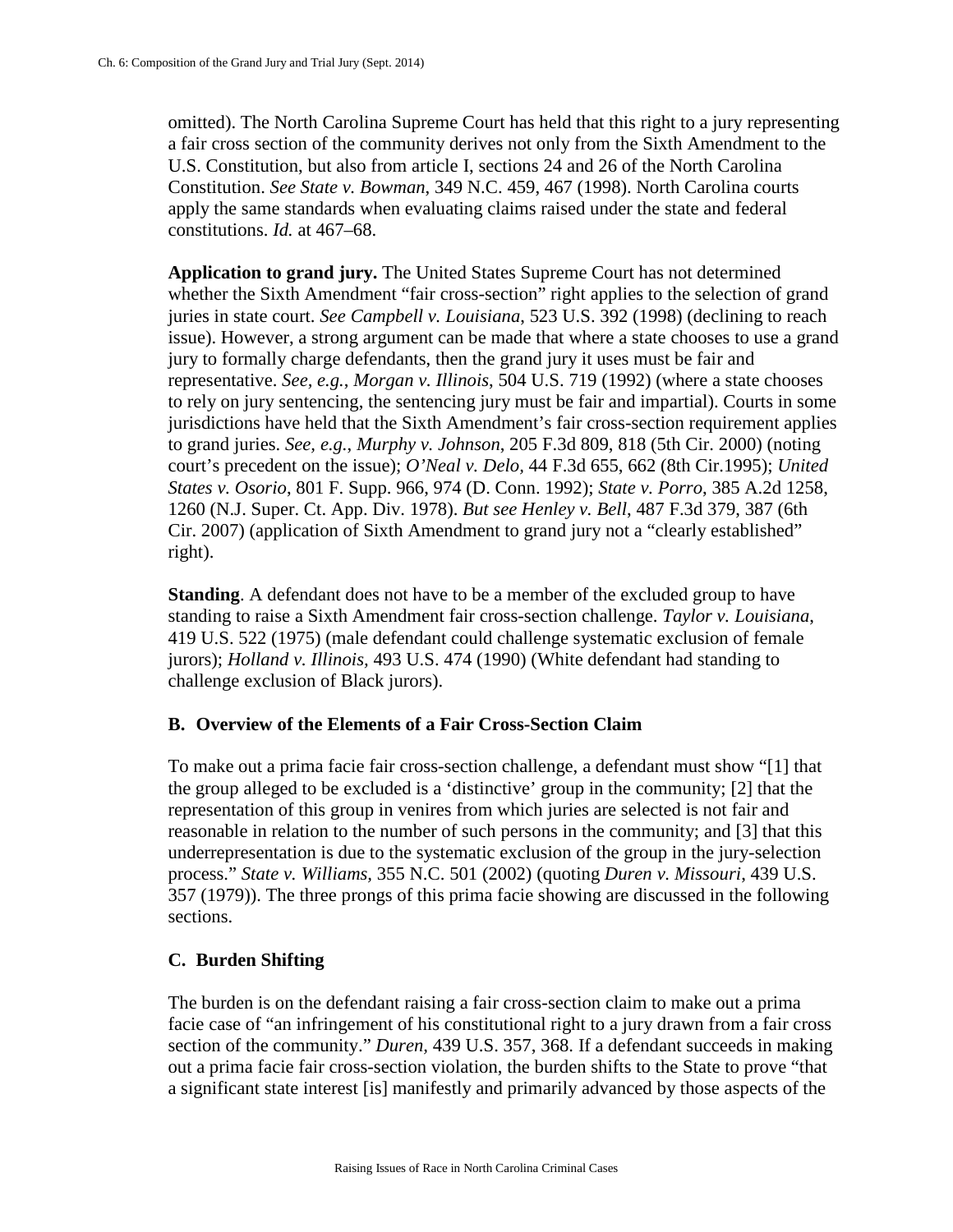jury-selection process . . . that result in the disproportionate exclusion of a distinctive group." *Id.* at 367–68. On its face, this burden would appear to be difficult for the State to meet. Few cases have addressed it.

### **D. First Prong of a Fair Cross-Section Claim: Distinctive Group**

The first prong of the *Duren* test is satisfied if the defendant alleges that Black jurors, Latino jurors, or female jurors are underrepresented in the jury formation process. *Taylor v. Louisiana*, 419 U.S. 522, 538 (1975); *see State v. Golphin,* 352 N.C. 364, 393 (2000) (noting that "[t]here is no question . . . that defendants satisfied the first prong . . . because African-Americans are unquestionably a 'distinct' group for purposes of [this] analysis"); *see also* Paula Hannaford-Agor, *Systematic Negligence In Jury Operations: Why The Definition Of Systematic Exclusion In Fair Cross Section Claims Must Be Expanded*, 59 DRAKE L. REV. 761, 763 (2011) ("It is fairly well-settled that the first prong of *Duren* refers to gender, race, and ethnicity, or in rare circumstances, religious affiliation and national origin." (footnotes omitted)). The North Carolina Supreme Court has rejected a defendant's claim that young people between the ages of 18 and 29 constitute a distinctive group for purposes of fair cross-section claims. *See State v. Price*, 301 N.C. 437, 446 (1980).

Courts have varied somewhat in their treatment of other groups. *See* Nina W. Chernoff & Joseph B. Kadane, *[The 16 Things Every Defense Attorney Should Know About Fair](http://www1.cuny.edu/mu/law/files/2014/01/chernoff-kadane_december_2013_16things.pdf)  [Cross-Section Challenges](http://www1.cuny.edu/mu/law/files/2014/01/chernoff-kadane_december_2013_16things.pdf)*, THE CHAMPION , Dec. 2013, at 14, 17 (noting that some courts have recognized Native Americans, Jews, Asians, and gay people as distinctive groups, and collecting cases); *see also Thiel v. Southern Pacific Co*., 328 U.S. 217, 222 (1946) (treating daily wage earners as a distinctive group). The North Carolina Supreme Court has explained that:

In determining whether a group is distinctive or cognizable for the purposes of a challenge to a jury selection plan, three factors must be weighed as being pertinent to the decision. First, there must be some quality or attribute in existence which defines or limits the membership of the alleged group; second, there must be a cohesiveness of attitudes, ideas, or experiences which serves to distinguish the purported group from the general social milieu; and third, a community of interest must be present within the alleged group which may not be represented by other segments of the populace.

*Price*, 301 N.C. 437, 445–46.

### **E. Second Prong of a Fair Cross-Section Claim: Underrepresentation**

**Generally.** The second prong of a fair cross-section claim requires that a claimant show that a distinctive group is not fairly represented in the pool of individuals from which jurors are selected. "[T]he jury wheels, pools of names, panels, or venires from which juries are drawn must not systematically exclude distinctive groups within the community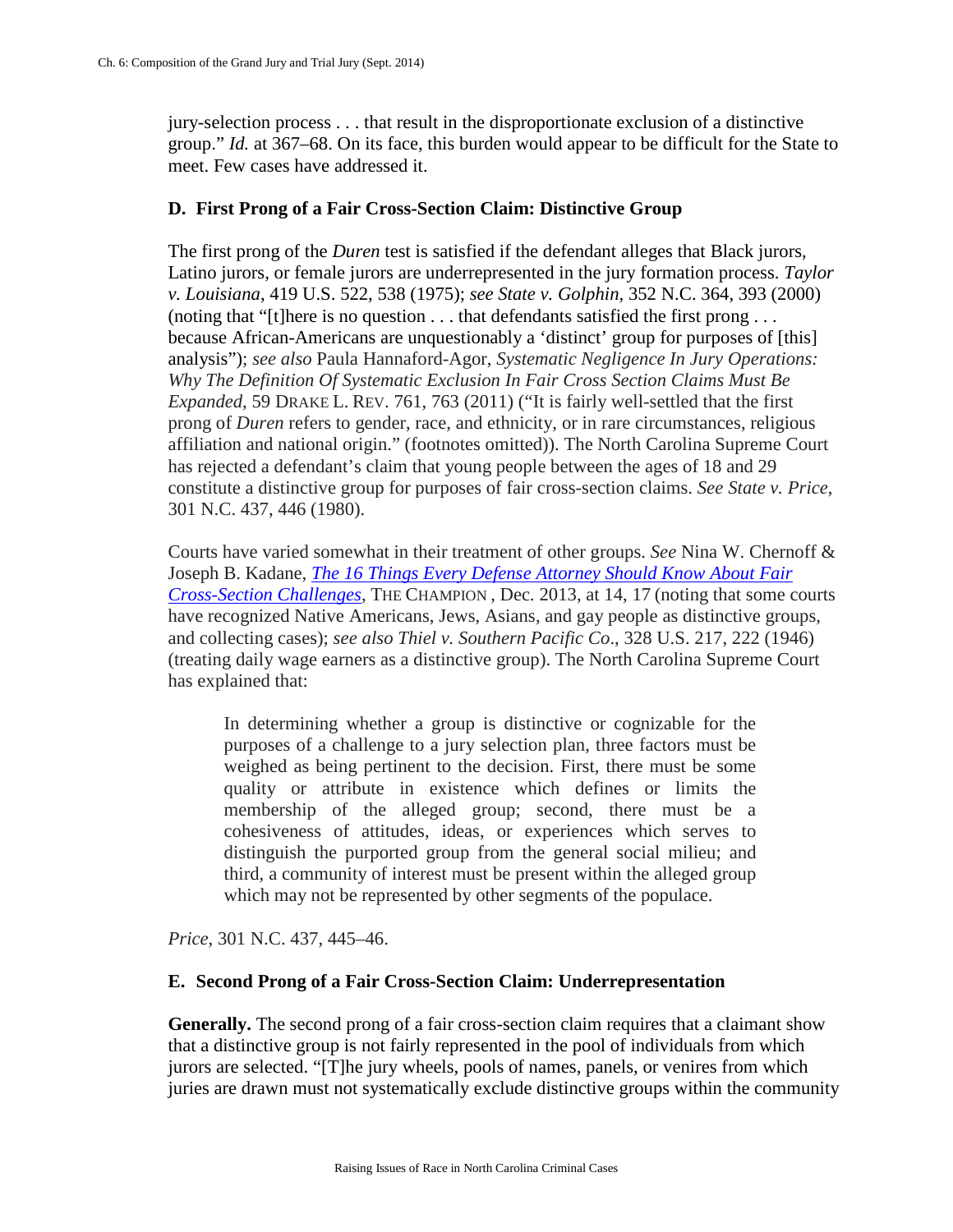*and thereby fail to be reasonably representative thereof*." *Taylor v. Louisiana*, 419 U.S. 522, 538 (1975) (emphasis added). In analyzing the second prong of a fair cross-section claim, courts focus on the representativeness of the sources from which grand and trial juries are selected. *See Berghuis v. Smith*, 559 U.S. 314, 319 (2010) (fair cross-section right involves guarantee of a "jury drawn from *sources* reflecting a cross section of the community" (emphasis added)).

While fair cross-section claims often involve challenges to the representativeness of the groups of potential jurors summoned or arriving at the courthouse for jury service, "the right to a jury selected from a fair cross-section of the community . . . extends to all aspects of the jury selection process . . . *up until the point* that an individual petit jury is selected." Nina W. Chernoff & Joseph B. Kadane, *[The 16 Things Every Defense Attorney](http://www1.cuny.edu/mu/law/files/2014/01/chernoff-kadane_december_2013_16things.pdf)  [Should Know About Fair Cross-Section Challenges](http://www1.cuny.edu/mu/law/files/2014/01/chernoff-kadane_december_2013_16things.pdf)*, THE CHAMPION, Dec. 2013, at 14, 15; *see, e.g.*, *Duren*, 439 U.S. 357, 367 (violation of fair cross-section guarantee demonstrated with evidence of "disproportionate and consistent exclusion of women from the [Jackson County] jury wheel and at the venire stage"). In other words, underrepresentation may be shown by demonstrating that the master jury list from which potential jurors' names are selected for summoning purposes underrepresents a distinctive group, that the potential jurors sent into a courtroom for voir dire examination underrepresent a distinctive group, or that any stage between these two steps introduces the underrepresentation of a distinctive group into the jury formation process. Nina W. Chernoff & Joseph B. Kadane, *[The 16 Things Every Defense Attorney Should Know](http://www1.cuny.edu/mu/law/files/2014/01/chernoff-kadane_december_2013_16things.pdf)  [About Fair Cross-Section Challenges](http://www1.cuny.edu/mu/law/files/2014/01/chernoff-kadane_december_2013_16things.pdf)*, THE CHAMPION , Dec. 2013, at 14, (the number of the distinctive group members in the community can be compared to "the number on the master list of all jurors, or . . . the number who showed up to court for jury service and thereby became members of jury venires, or . . . the number at any other stage of the jury process" before the selection of the jury"); *see also infra* § 6.5, Challenges to North Carolina Procedures for Jury Formation. Determining the representation of the distinctive group in one or more of those stages of the jury pool formation process will require some combination of discovery, factual investigation, and expert analysis. *See infra*  "Discovery" and "Type of information to seek in discovery" *in* § 6.5B, Mechanics of Challenging Jury Formation.

**North Carolina courts typically evaluate the second prong of a fair-cross section claim by reviewing evidence from the defendant's case.** Courts disagree as to whether underrepresentation must occur over a period of time to satisfy the second prong, or whether evidence of underrepresentation from the defendant's individual case is sufficient. *See, e.g.*, *People v. Bryant*, 822 N.W.2d 124, 156 (Mich. 2012) (Marilyn Kelly, J., dissenting) (arguing that majority erred in concluding that *Duren* demands evidence of underrepresentation over time to satisfy second prong of a fair cross-section claim).

North Carolina appellate courts generally have indicated that evidence of underrepresentation from the jury pool or venire in a defendant's individual case may be sufficient to satisfy the second prong of a fair cross-section claim. In North Carolina, the obligation to demonstrate underrepresentation extending beyond the venire in the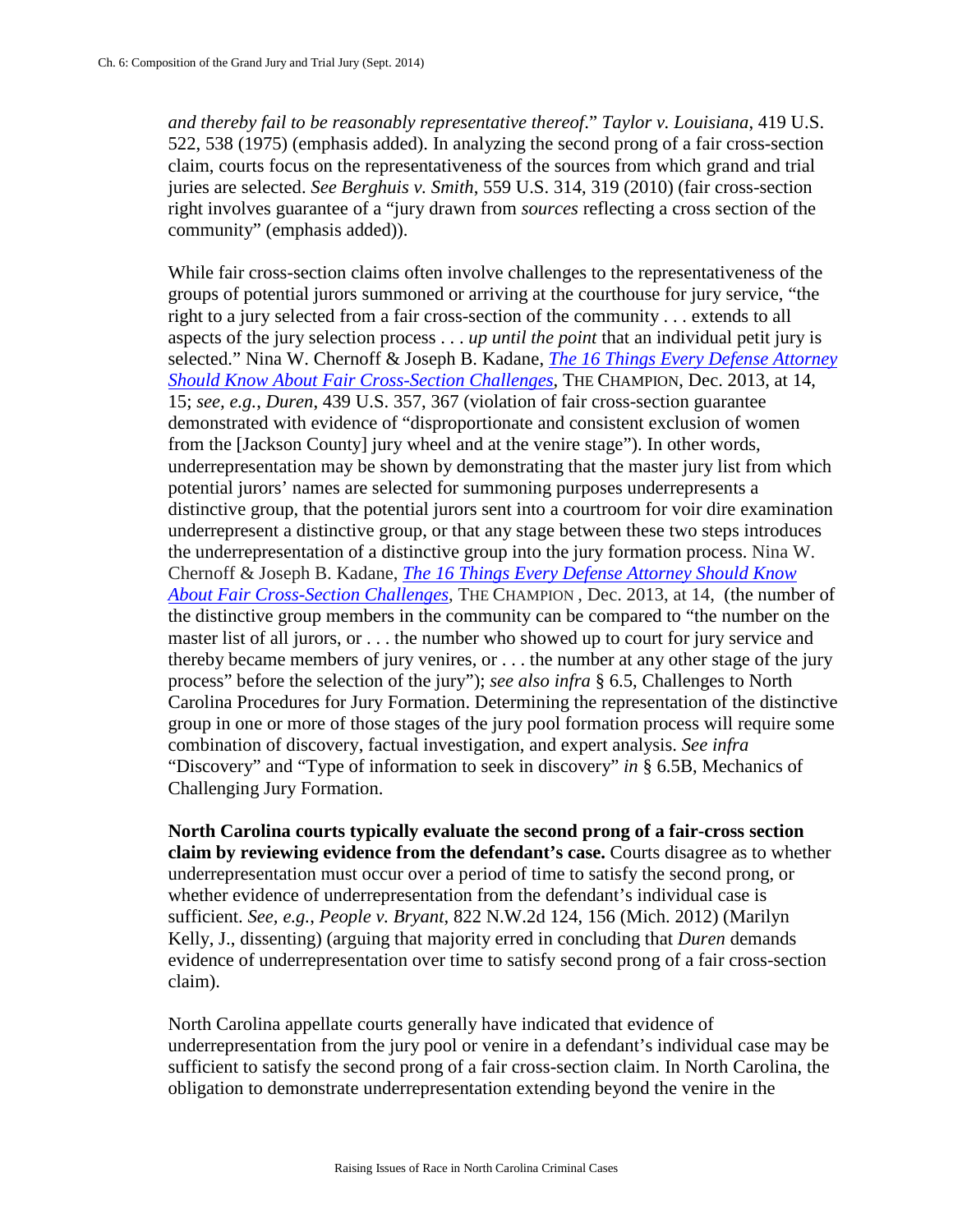defendant's individual case appears to be treated as a component of the third, rather than the second, prong of the defendant's prima facie case. For example, in *State v. McNeill*, 326 N.C. 712, 717 (1990), the N.C. Supreme Court reviewed a fair cross-section claim in which the alleged disparity between African Americans in Harnett County and African Americans on the defendant's jury pool was 18%. The State conceded that the disparity in the defendant's jury pool constituted sufficient evidence of underrepresentation to meet the second prong of the *Duren* test. Focusing on the third prong of the *Duren* test, however, the court found that a disparity in the composition of a single jury pool did not establish the systematic exclusion required to satisfy the third prong of the *Duren* test. *Id.*  at 718. *See also State v. Blakeney*, 352 N.C. 287, 297 (2000) ("The second prong of the *Duren* test requires us to determine whether the representation of African–Americans in the [defendant's] venire was fair and reasonable."); *State v. Bowman*, 349 N.C. 459, 469 (1998) ("statistics concerning one jury pool, standing alone, are insufficient to meet the *third prong* of *Duren*" (emphasis added)); *State v. Jackson,* 215 N.C. App. 339, 343–44 (2011) (noting that the *Duren* court considered composition of venires over time in analysis of third prong). *See also infra* § 6.3F, Third Prong of a Fair Cross-Section Claim: Systematic Exclusion.

Elsewhere, courts have held that the second prong of the prima facie case will not be satisfied by showing that a distinctive group is underrepresented among the jury venire in the defendant's individual case. As the Sixth Circuit explained, a "petitioner raising [a fair cross-section] claim is challenging the pool from which the jury is drawn, and not necessarily the venire panel directly before him. Accordingly, the composition of one panel does not indicate whether a fair cross-section claim exists." *Ambrose v. Booker*, 684 F.3d 638, 645 (6th Cir. 2012). "The irrelevance of the composition of a single venire panel is underscored by the fact that a petitioner may bring a claim even if minorities are included in his panel." *Ambrose,* 684 F.3d 638, 645.

**Underrepresentation claims must be supported by evidence.** It is not sufficient for the defendant merely to assert that the percentage of the distinctive group is larger in the county than in the jury pool or venire without providing supporting evidence. *See State v. Hardy*, 293 N.C. 105, 114 (1977) (where defendant offered no evidence of the percentage of women in Burke county in support of Equal Protection claim, court could not take judicial notice "of the fact that women make up at least 50% of our population"); *State v. Jackson*, 215 N.C. App. 399, 342 (2011) (evidence that only three out of sixty potential Orange County jurors were African Americans was insufficient alone to support second and third prongs of *Duren* test; defense counsel's statement that the African American population in the county was "certainly greater than . . . five percent" was insufficient where no demographic data was presented to show racial composition of county); *State v*. *Durant*, 154 N.C. App. 521 (2002) (unpublished) (rejecting claim unsupported by statistical evidence where defendant alleged that eight members of jury pool were African American and Columbus County's population was forty percent African American).

**Determining the representation of the distinctive group in the community.** To satisfy the second prong, the defendant will need to present evidence comparing the number of distinctive group members in the community and the number of distinctive group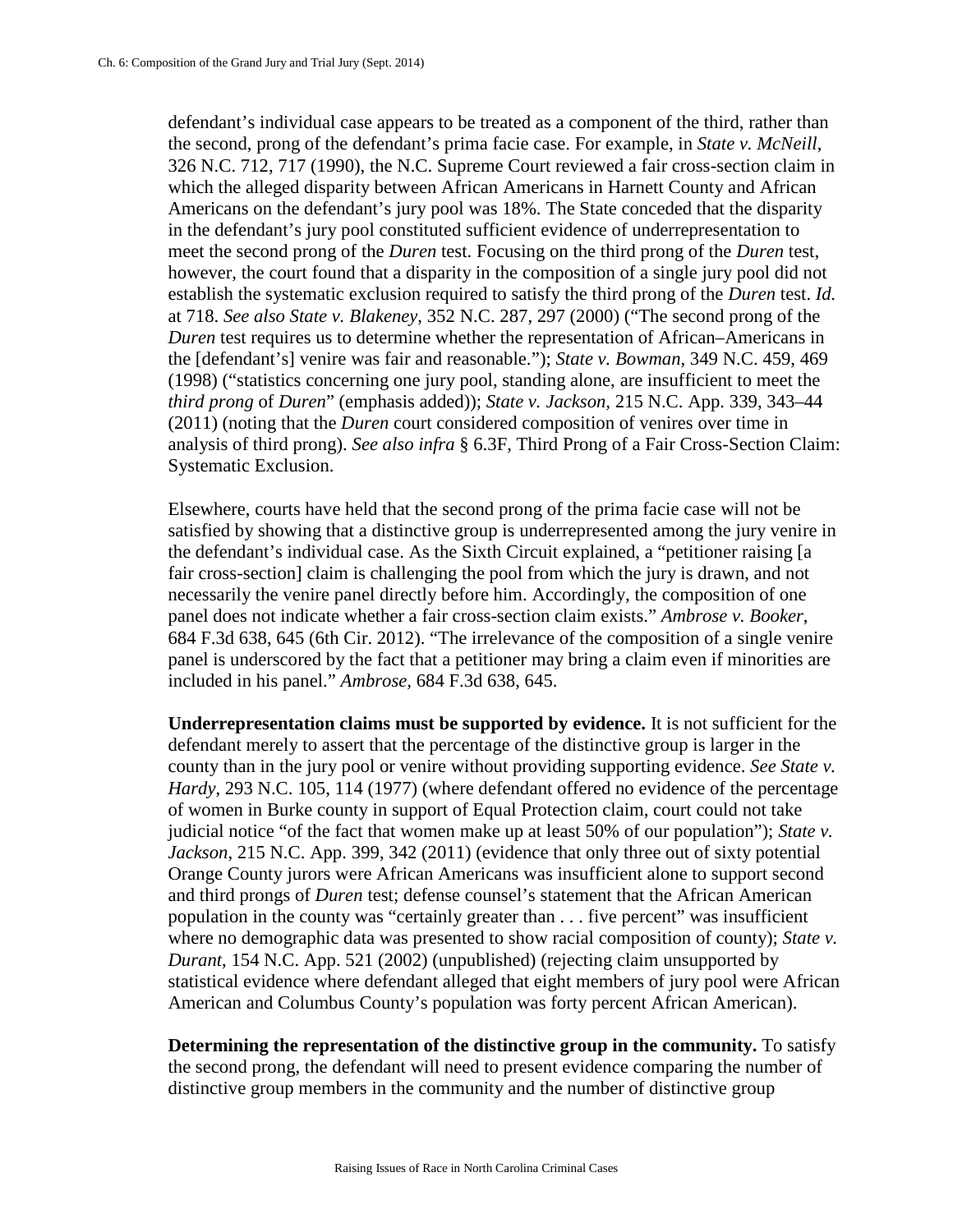members at some stage of the jury formation process. *See* Nina W. Chernoff & Joseph B. Kadane, *[The 16 Things Every Defense Attorney Should Know About Fair Cross-Section](http://www1.cuny.edu/mu/law/files/2014/01/chernoff-kadane_december_2013_16things.pdf)  [Challenges](http://www1.cuny.edu/mu/law/files/2014/01/chernoff-kadane_december_2013_16things.pdf)*, THE CHAMPION, Dec. 2013, at 14, 17–18.

The number of distinctive group members in the community usually may be demonstrated with census data reflecting the total population and need not identify the jury-eligible population. *Teague v. Lane*, 489 U.S. 288, 301 n.1 (1989); *Duren*, 439 U.S. 357, 365; *Castaneda v. Partida*, 430 U.S. 482, 495–96 (1977) (equal protection case in which the Supreme Court relied on total population figures in reviewing a challenge to grand jury composition); *U.S. v. Rodriguez-Lara*, 421 F.3d 932, 942 (9th Cir. 2005) ("the Supreme Court's acceptance of comparisons using total population figures clearly indicates that a defendant is not required to gather data reflecting the ageeligible population of the distinctive group in question"), *overruled on other grounds, United States v. Hernandez-Estrada*, 749 F.3d 1154 (9th Cir. 2014); *Azania v. State*, 778 N.E.2d 1253, 1259 (Ind. 2002) (noting that courts generally uphold the use of census figures in challenges to jury procedures). If voting-age population data is available courts may consider it, but courts generally do not require such precision. *See Rodriguez-Lara*, 421 F.3d 932, 942, 943 n.9 (9th Cir. 2005) ("where the record contains population data broken down by age, the representativeness of the jury pool is to be compared to this refined set of data for the purpose of the defendant's prima facie case under *Duren*"); *United States v. Butera*, 420 F.2d 564, 569 n.13 (1st Cir. 1970) ("It may be so difficult to obtain full and accurate figures for 'jury eligibles' that to require such figures would—at least in some cases—place an insuperable burden on defendant."), *overruled on other grounds*, *Barber v. Ponte*, 772 F.2d 982 (1st Cir. 1985); *U.S. v. Osorio*, 801 F. Supp. 966, 979 (D. Conn. 1992) ("Data as to the population eligible for jury service are rarely available, however, and federal courts typically rely on voting-age population, a figure readily available in census data, as a proxy."). *But see Smith v. State*, 571 S.E.2d 740, 746–47 (Ga. 2002) (general population is not always an adequate proxy for jury eligible population).

When presenting courts with census data, defense attorneys may also consider presenting evidence that the census generally undercounts racial and ethnic minorities. *See State v. Price*, 301 N.C. 437, 444, (1980) (accepting expert demographer's analysis of underrepresention in the Wayne County jury pool, including expert's adjustment of census data "for an undercount of 2 percent for whites and 8 percent for blacks"); *see also* Nina W. Chernoff & Joseph B. Kadane, *[The 16 Things Every Defense Attorney](http://www1.cuny.edu/mu/law/files/2014/01/chernoff-kadane_december_2013_16things.pdf)  [Should Know About Fair Cross-Section Challenges](http://www1.cuny.edu/mu/law/files/2014/01/chernoff-kadane_december_2013_16things.pdf)*, THE CHAMPION, Dec. 2013, at 14, 17 n.73 (citing *Dep't of Comm. v. U.S. House of Representatives*, 525 U.S. 316 (1999), as an example of the Supreme Court recognizing the failure of the Census Bureau to capture a portion of the population); *United States v. Duran De Amesquita*, 582 F. Supp. 1326, 1330 n.5 (S.D. Fla. 1984) (adjusting population figures based on "generally recognized population undercount").

**Defining underrepresentation.** There is no set percentage of underrepresentation required to satisfy the second prong of the *Duren* test, nor is there a clear methodology for measuring underrepresentation. *See infra* "Practice note: calculating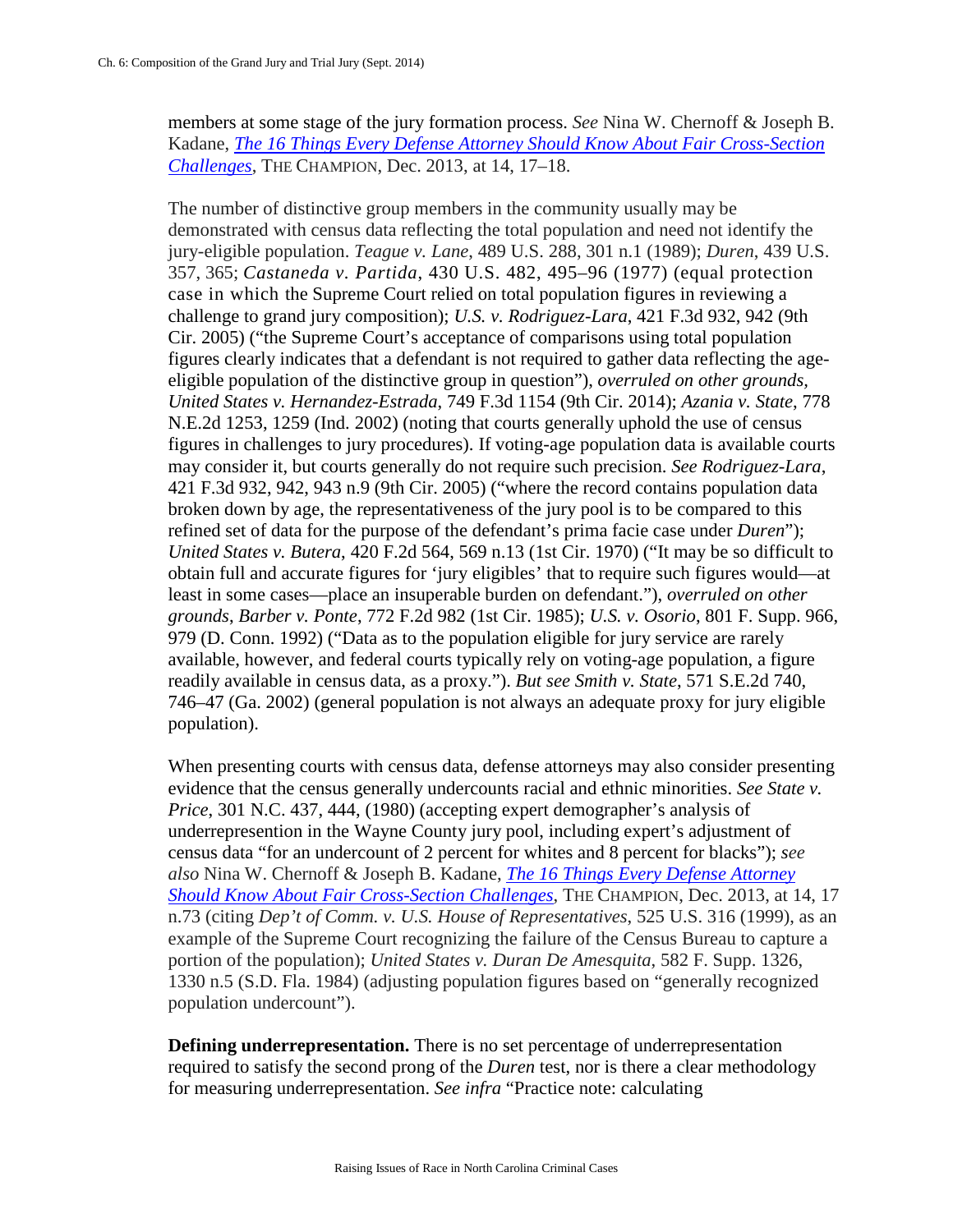underrepresentation" in this subsection E (noting that, recently, the U.S. Supreme Court declined to adopt a 10% absolute disparity threshold for calculating underrepresentation in fair cross-section claims; also discussing the difference between the concepts of absolute and comparative disparities). The question of unfair and unreasonable representation is answered on a case-by-case basis. Since, unlike in equal protection claims, the disparity calculation in a fair cross-section claim is "not being used as evidence of discrimination, it does not need to be substantial enough to indicate discrimination—it simply has to fail to be 'fairly representative of the local population otherwise eligible for jury service.'" Nina W. Chernoff, *Wrong About the Right: How Courts Undermine the Fair Cross-Section Guarantee by Confusing It with Equal Protection*, 64 HASTINGS L.J. 141, 159 (2012) (quoting *Taylor v. Louisiana*, 419 U.S. 522, 537 (1975)).

To the extent that courts have focused on a particular disparity threshold in fair crosssection claims, such a focus may have resulted from a blurring of the elements of equal protection and fair cross-section claims. *See id.* at 160 n.90 (arguing that it is not appropriate to apply a 10% absolute disparity threshold developed in equal protection jurisprudence to fair cross-section claims; citing as support *Waller v. Butkovich*, 593 F. Supp. 942, 954 (M.D.N.C. 1984) where the court declined to adopt the 10% rule because "[w]hether a fair cross section exists is entirely different from whether intentional discrimination occurred"); *see also* Nina W. Chernoff & Joseph B. Kadane, *[The 16](http://www1.cuny.edu/mu/law/files/2014/01/chernoff-kadane_december_2013_16things.pdf)  [Things Every Defense Attorney Should Know About Fair Cross-Section Challenges](http://www1.cuny.edu/mu/law/files/2014/01/chernoff-kadane_december_2013_16things.pdf)*, THE CHAMPION, Dec. 2013, at 14, 19 (noting that defense attorneys should resist adoption of a 10% absolute disparity threshold because (1) the U.S. Supreme Court declined to adopt it; (2) it would leave groups comprising less than 10% of the community without a remedy for underrepresentation; and (3) it has been mistakenly imported from the equal protection context).

Generally, North Carolina courts considering fair cross-section claims have evaluated evidence of the difference between the distinctive group's representation in the total population and the group's representation in the jury pool (the "absolute disparity"). For example, if Black people comprised 50% of the total population and 30% of the jury pool, the absolute disparity would be 20%. However, North Carolina courts may consider other measurements of underrepresentation in future cases since, in *Berghuis v. Smith*, 559 U.S. 314, 329 (2010), the U.S. Supreme Court stated that there is no perfect test for underrepresentation, and quoted with approval the Michigan Supreme Court's holding that, "[p]rovided . . . the parties proffer sufficient evidence . . . the results of all of the tests [of underrepresentation, including absolute disparity, comparative disparity, and standard deviation,] should be considered." *Id.* (internal quotations omitted). *See also*  Paula Hannaford-Agor, *[The fair cross section requirement in the wake of Berghuis v.](http://www.ncsc-jurystudies.org/What-We-Do/%7E/media/Microsites/Files/CJS/Jury%20News/The%20fair%20cross%20section%20requirement%20in%20the%20wake.ashx)  [Smith](http://www.ncsc-jurystudies.org/What-We-Do/%7E/media/Microsites/Files/CJS/Jury%20News/The%20fair%20cross%20section%20requirement%20in%20the%20wake.ashx)*, THE COURT MANAGER, Summer 2010, at 66, 68 ("Certainly the law has changed [after *Berghuis v. Smith*] for courts located in states . . . that previously adopted absolute disparity as the only valid measure of representational disparity.").

Of the fair cross-section cases that relied on absolute disparity evidence in North Carolina, decisions have found that defendants did not meet the second part of the *Duren*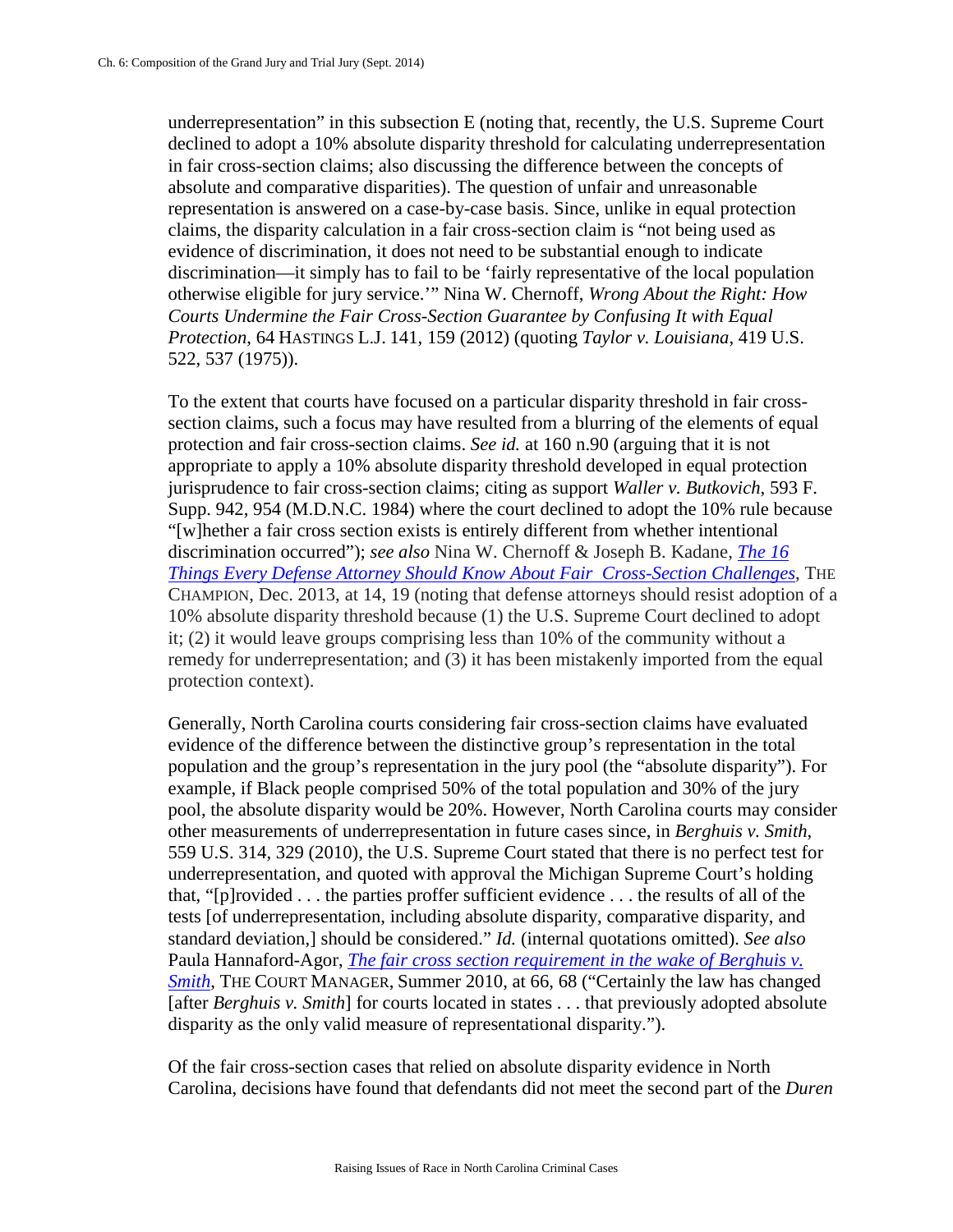test with absolute disparities of between 6.3% (*State v. Taylor*, 304 N.C. 249 (1981)) and 16.17% (*State v. Bowman*, 349 N.C. 459 (1998)). *See State v. Williams*, 355 N.C. 501 (2002); *State v. Blakeney,* 352 N.C. 287 (2000); *State v. Golphin*, 352 N.C. 364 (2000). In some of the cases in which absolute disparities did not satisfy the *Duren* test, North Carolina appellate courts rejected the fair cross-section claim at least in part because the defendant failed to present evidence of disparities beyond the jury pool in the defendant's own case and therefore failed to satisfy the third prong of the *Duren* test. *See, e.g.*, *Bowman*, 349 N.C. 459, 469 ("[d]efendant's only evidence in the instant case consisted of the statistical makeup of this particular jury venire"; court found that evidence failed to show systemic exclusion under third prong of *Duren* test). If the defendants had presented evidence of such disparities beyond their individual cases, the outcomes may have been different.

Successful fair cross-section challenges include *Duren* in which women made up 54% of the jury-eligible population but accounted for less than 15% of jury venires, and *U.S. v. Osorio*, 801 F. Supp. 966, 979 (D. Conn. 1992), in which the "exclusion of approximately two-thirds of blacks and Hispanics in the Division as a source of names for jury selection," despite the fact that the absolute disparities were only 3.26% and 4.3%, respectively, was sufficient evidence of underrepresentation. In that case, the court found the comparative disparity more significant than the absolute disparity, given the low numbers of Blacks and Latinos in the total population. *See infra* "Practice note: calculating underrepresentation," in this subsection E. Additionally, defendants in two U.S. Supreme Court cases decided before *Duren* succeeded with evidence of a 23% absolute disparity (*see Turner v. Fouche*, 396 U.S. 346 (1970)) and a 15% absolute disparity (*see Jones v. Georgia*, 389 U.S. 24 (1967)). *See also Azania v. State*, 778 N.E.2d 1253 (Ind. 2002) (vacating death sentence on the basis of the defendant's fair cross-section claim where absolute disparity between African American population and presence in jury pools was 4.1%, and comparative disparity was 48.2%). In reviewing fair cross-section cases analyzing the significance of underrepresentation data, the Georgia Supreme Court observed that

Generally speaking . . . an absolute disparity between the percentage of a group in the population and its percentage in the jury pool of less than 5% is almost always constitutional; an absolute disparity between 5% and 10% is usually constitutional; and an absolute disparity of over 10% is probably unconstitutional.

*Smith v. State*, 571 S.E.2d 740, 745 (Ga. 2002) (quotation omitted).

**Practice note: Calculating underrepresentation.** As noted above, North Carolina appellate courts generally have required defendants to substantiate claims of underrepresentation with evidence of absolute disparities. An absolute disparity reflects the difference between the representation of the distinctive group in the total population and the representation of the group in the jury pool. Another way to measure underrepresentation is by calculating the comparative disparity, which measures "the percentage by which the number of distinctive group members in the jury pool falls short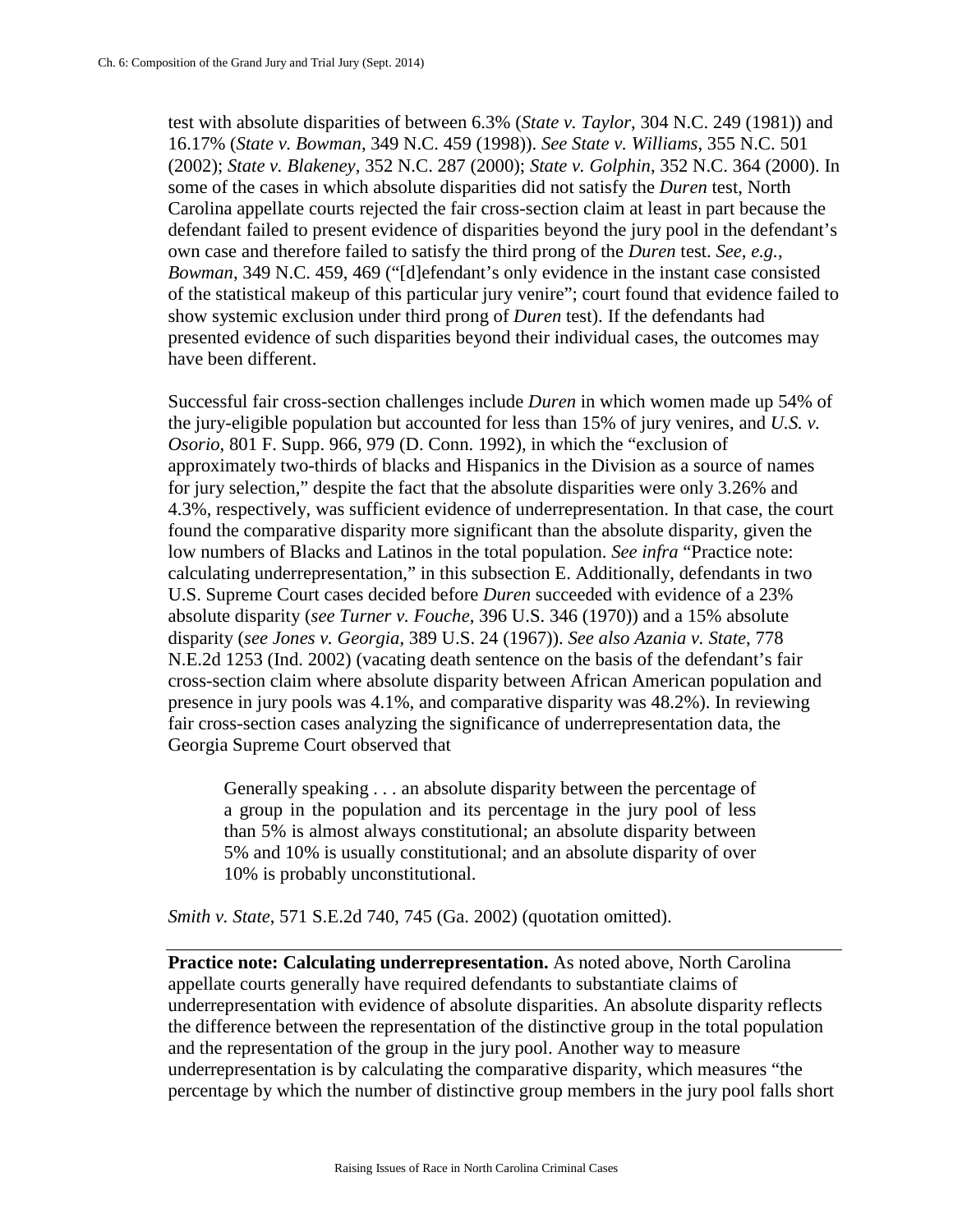of their number in the community." Paula Hannaford-Agor, *Systematic Negligence In Jury Operations: Why The Definition Of Systematic Exclusion In Fair Cross Section Claims Must Be Expanded*, 59 DRAKE L. REV. 761, 768 (2011). Measuring comparative disparity involves dividing the absolute disparity by the percentage of the distinctive group in the community. "The comparative disparity in *Duren* was 73%, indicating the percentage of women in the jury pool was 73% less than would ordinarily be expected for the female population of Jackson County, Missouri, in 1976." *Id.* (footnote omitted). Two final methods for calculating disparity are standard deviation analysis and probability analysis. *See* Nina W. Chernoff & Joseph B. Kadane, *[The 16 Things Every Defense](http://www1.cuny.edu/mu/law/files/2014/01/chernoff-kadane_december_2013_16things.pdf)  [Attorney Should Know About Fair Cross-Section Challenges](http://www1.cuny.edu/mu/law/files/2014/01/chernoff-kadane_december_2013_16things.pdf)*, THE CHAMPION, Dec. 2013, at 14, 18 (explaining these methods).

Some scholars, practitioners, and judges have observed that comparative disparity can be a useful tool for highlighting underrepresentation of groups that comprise a fairly small portion of the community. *See United States v. Rogers*, 73 F.3d 774, 776 (8th Cir. 1996) ("Although utilizing the absolute disparity calculation may seem intuitive, its result understates the systematic representative deficiencies . . . ."); *United States v. Levasseur*, 704 F. Supp. 1158, 1162–63 (D. Mass. 1989) (holding that "only a comparative disparity analysis will afford sufficient protection to defendants' right to be tried by a fair crosssection of the community"); *see also* **Brief for Social Scientists**, Statisticians, and Law [Professors, Jeffrey Fagan, et al., as Amici Curiae Supporting Respondent,](http://www.americanbar.org/content/dam/aba/publishing/preview/publiced_preview_briefs_pdfs_09_10_08_1402_RespondentAmCuSocScientistsandProfs.authcheckdam.pdf) *Berghuis v. Smith*, 559 U.S. 314 (2010) (No. 08-1402). For example, since absolute disparities measuring less than 10% generally have not been found sufficient to demonstrate underrepresentation, a distinctive group comprising 9% of the total population probably would not be able to demonstrate underrepresentation using absolute disparity figures, even if the group's representation in the jury pool was 0%. When the U.S. Supreme Court declined to rule on the government's argument for a 10% absolute disparity requirement, the Court observed that acceptance of the argument would result in no remedy for a group's complete exclusion if it comprised less than 10% of the community. *Berghuis v. Smith,* 559 U.S. 314, 330 n.4 (2010). In such cases, a calculation of comparative disparity may highlight the underrepresentation:

[I]f African-Americans represented 10% of a jury-eligible community, but only 4% of the jury pool, the absolute disparity would be 6% and the comparative disparity would be 60%. . . . Like absolute disparity, few courts have articulated the degree of underrepresentation that reflects a constitutional violation using this measure. Most courts that have discussed this issue cite values of 50% comparative disparity or higher to establish a fair cross section claim."

Paula Hannaford-Agor, *Systematic Negligence In Jury Operations: Why The Definition of Systematic Exclusion In Fair Cross Section Claims Must Be Expanded*, 59 DRAKE L. REV. 761, 768–69 (2011). For these reasons, defense attorneys should consider presenting evidence of comparative disparities in fair cross-section cases.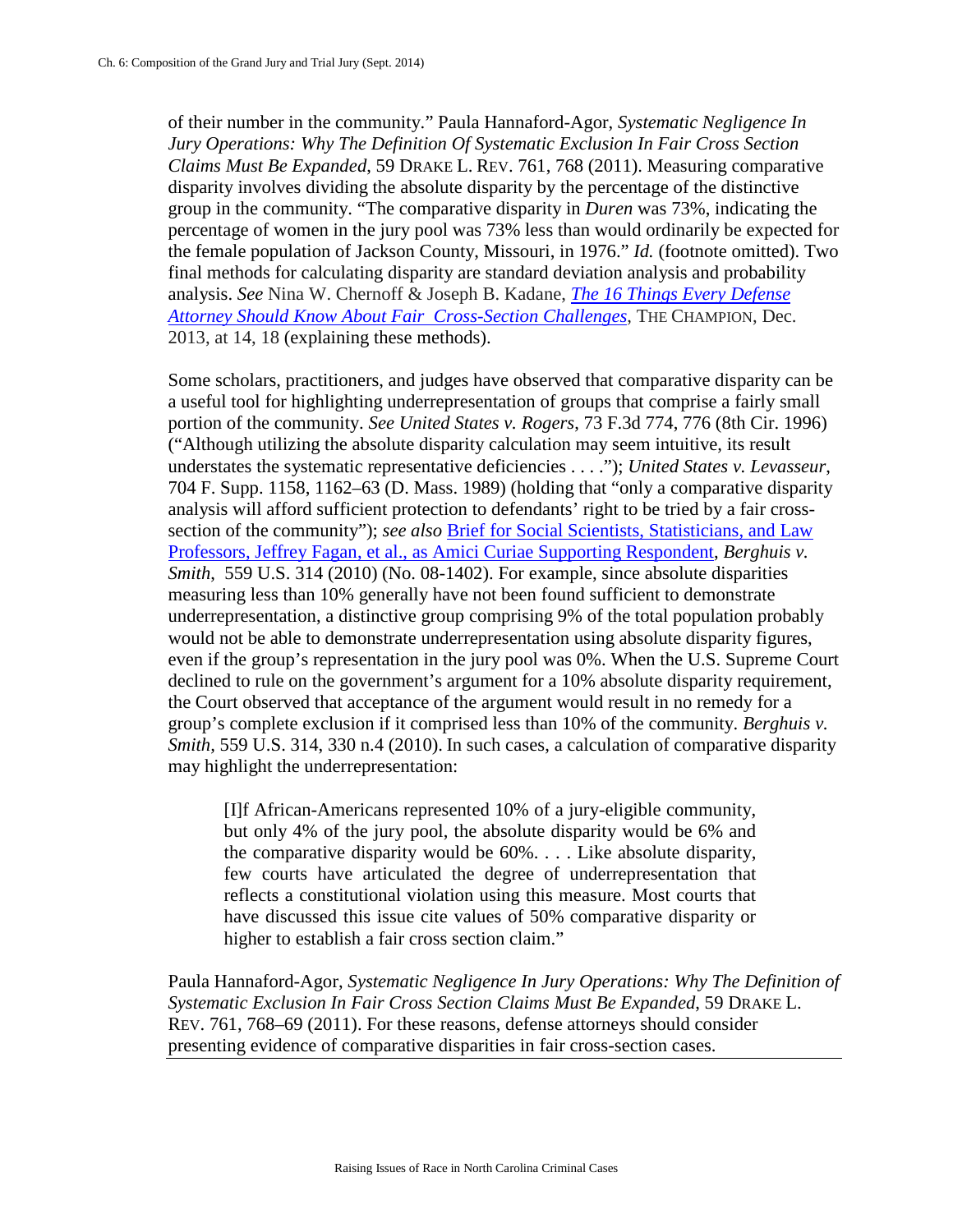### **F. Third Prong of a Fair Cross-Section Claim: Systematic Exclusion**

To meet the third prong of a fair cross-section claim, defendants must show that the jury formation method produces the systematic exclusion of the distinctive group. Underrepresentation is "systematic" if it was an "inherent" product of the jury selection mechanism that was used or if it resulted from a rule or practice over which the state actor had control. *Duren v. Missouri*, 439 U.S. 357, 366 (1979).

**Examples of systematic exclusion.** Examples of systematic exclusion have involved automated computer processes that inadvertently generate underrepresentative jury pools, *see, e.g.*, *State v. Long*, 499 A.2d 264 (N.J. Super. Ct. Law. Div. 1985); a summoning process reliant on telephonic communication with potential jurors, *see, e.g.*, *State v. LaMere*, 2 P.3d 204, 221 (Mont. 2000); and initiatives intended to lessen the burden of jury service by assigning jurors to courthouses close to their homes, *see, e.g.*, *Spencer v. State*, 545 So.2d 1352, 1353–54 (Fla. 1989). For example, in *United States v. Osorio*, 801 F. Supp. 966, 972–73 (D. Conn. 1992), registered voters from the cities of Hartford and New Britain, Connecticut were accidentally left out of a computer-generated master jury list. These two cities included the largest concentration of Black and Latino residents in the state of Connecticut. *See also* Paula Hannaford-Agor, *Systematic Negligence In Jury Operations: Why The Definition Of Systematic Exclusion In Fair Cross Section Claims Must Be Expanded*, 59 DRAKE L. REV. 761, 769–71 (2011) (listing additional examples of systematic exclusion related to jury formation).

**Underrepresentation over time constitutes evidence of systematic exclusion.** North Carolina courts generally consider evidence of underrepresentation over time as a component of the third prong of a fair cross-section claim. *Compare supra* "North Carolina courts typically evaluate the second prong of a fair cross-section claim by reviewing evidence from the defendant's case" in § 6.3E, Second Prong of a Fair Cross-Section Claim: Underrepresentation. There is no clear answer as to how extensive the evidence of underrepresentation must be, but the period of review must be long enough to show that the jury selection process produces disparities. North Carolina courts have cited with approval the *Duren* court's consideration of disparities between the representation of women in the community and in the venire that "occurred not just occasionally, but in every weekly venire for a period of nearly a year." *State v. Jackson,* 215 N.C. App. 339, 344 (2011) (quoting *Duren*). The U.S. Supreme Court recently reviewed a case in which the underrepresentation alleged by the defendant was based on the representation of African Americans in the jury pool in the six months leading up to the defendant's trial. *Berghuis v. Smith*, 559 U.S. 314, 323 (2010) (defendant also submitted evidence that the comparative disparity dropped in the 11 months after the policy allegedly responsible for the underrepresentation was modified). Shorter periods may be sufficient if they show a pattern of underrepresentation.

**Does persistent underrepresentation alone constitute systematic exclusion?** *Duren*  suggests that evidence of consistent underrepresentation of a distinctive group may constitute sufficient evidence of systematic exclusion, regardless of whether the defendant can pinpoint the cause of the underrepresentation. *Duren*, 439 U.S. 357, 366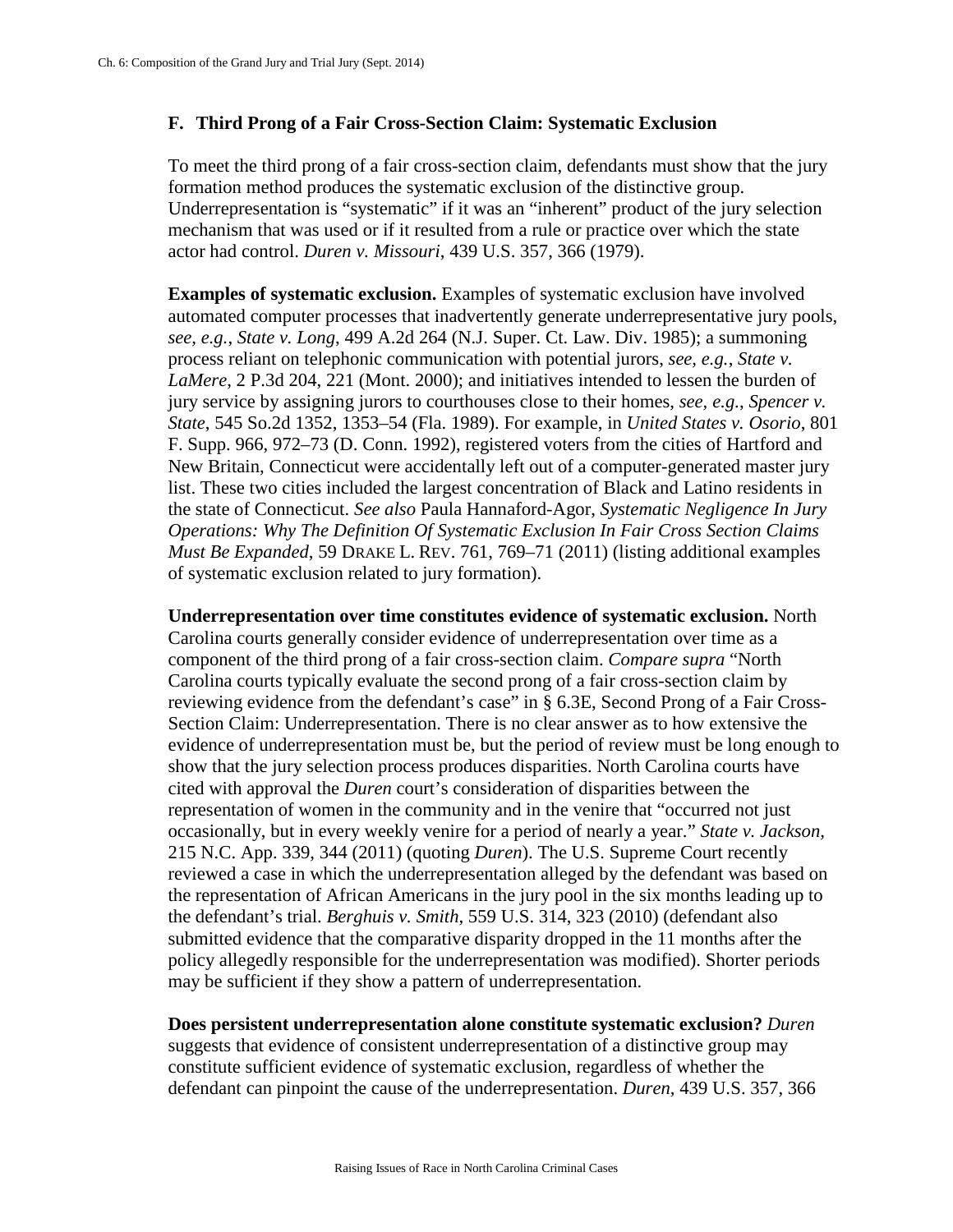(defendant's demonstration that "a large discrepancy occurred not just occasionally but in every weekly venire for a period of nearly a year manifestly indicates that the cause of the underrepresentation was systematic"). In *Duren*, the Court noted that, while the defendant had not proven which of two identified policies was responsible for the underrepresentation of women, the underrepresentation of women "was quite obviously due to the *system* by which juries were selected. . . . Women were therefore systematically underrepresented . . . ." *Duren*, 439 U.S. 357, 367 (emphasis in original); *see* Nina W. Chernoff, *Wrong About the Right: How Courts Undermine the Fair Cross-Section Guarantee by Confusing It with Equal Protection*, 64 HASTINGS L.J. 141, 163 (2012).

In applying *Duren*, North Carolina courts have suggested that a showing of underrepresentation in jury pools over a sufficient time period would be sufficient to satisfy the systematic exclusion prong of the defendant's prima facie case. *See, e.g., State v. Bowman*, 349 N.C. 459 (1998) (holding that statistics concerning one jury pool, standing alone, were insufficient to show a systematic exclusion of a distinctive group, and implying that statistics concerning multiple jury pools may be sufficient to show systematic exclusion); *State v. McNeill*, 326 N.C. 712, 718 (1990) (underrepresentation was not systematic for purposes of third prong because the defendant failed to show either a flaw in the system producing the racial disparities *"or that there is a history of relatively few blacks serving on Harnett County juries*" (emphasis added)); *State v. Jackson,* 215 N.C. App. 339, 344 (2011) (rejecting fair cross-section claim based on composition of a single jury panel and noting in *Duren*, the "large discrepancy [between the number of women in the jury venire and the number of women in the community] occurred not just occasionally, but in every weekly venire for a period of nearly a year," and explaining that such evidence "manifestly indicate[d] that the cause of the underrepresentation was systematic" (quoting *Duren*)).

Courts in other jurisdictions have interpreted *Duren* in this manner as well. "Under *Duren*, 'systematic exclusion' can be shown by a large discrepancy repeated over time such that the system must be said to bring about the underrepresentation." *United States v. Weaver*, 267 F.3d 231, 244 (3d Cir. 2001); *see also United States v. Biaggi*, 680 F. Supp. 641, 653 (S.D.N.Y. 1988) ("*Duren* permits the defendant to focus solely on the composition of the venires over time, not on the intent of the registrars, in endeavoring to assemble that proof."), *aff'd in part, rev'd in part on other grounds*, 909 F.2d 662 (2d Cir. 1990). *But cf. United States v. Rioux*, 97 F.3d 648, 658 (2d Cir. 1996) (court observed that it was "unclear whether statistics alone can prove systematic exclusion," but held that defendant had not demonstrated systematic exclusion where the evidence revealed "statistically insignificant" absolute disparities of 1.58% and 2.14%).

The U.S. Supreme Court's opinion in *Berghuis v. Smith* affirmed the *Duren* standard and clarified that, while it is not necessary to identify the degree to which various systematic factors produced the underrepresentation, defendants must show that systematic factors were the cause of the underrepresentation. *Berghuis*, 559 U.S. 314, 332 (2010) ("No 'clearly established' precedent of this Court supports Smith's claim that he can make out a prima facie case merely by pointing to a host of factors that, individually or in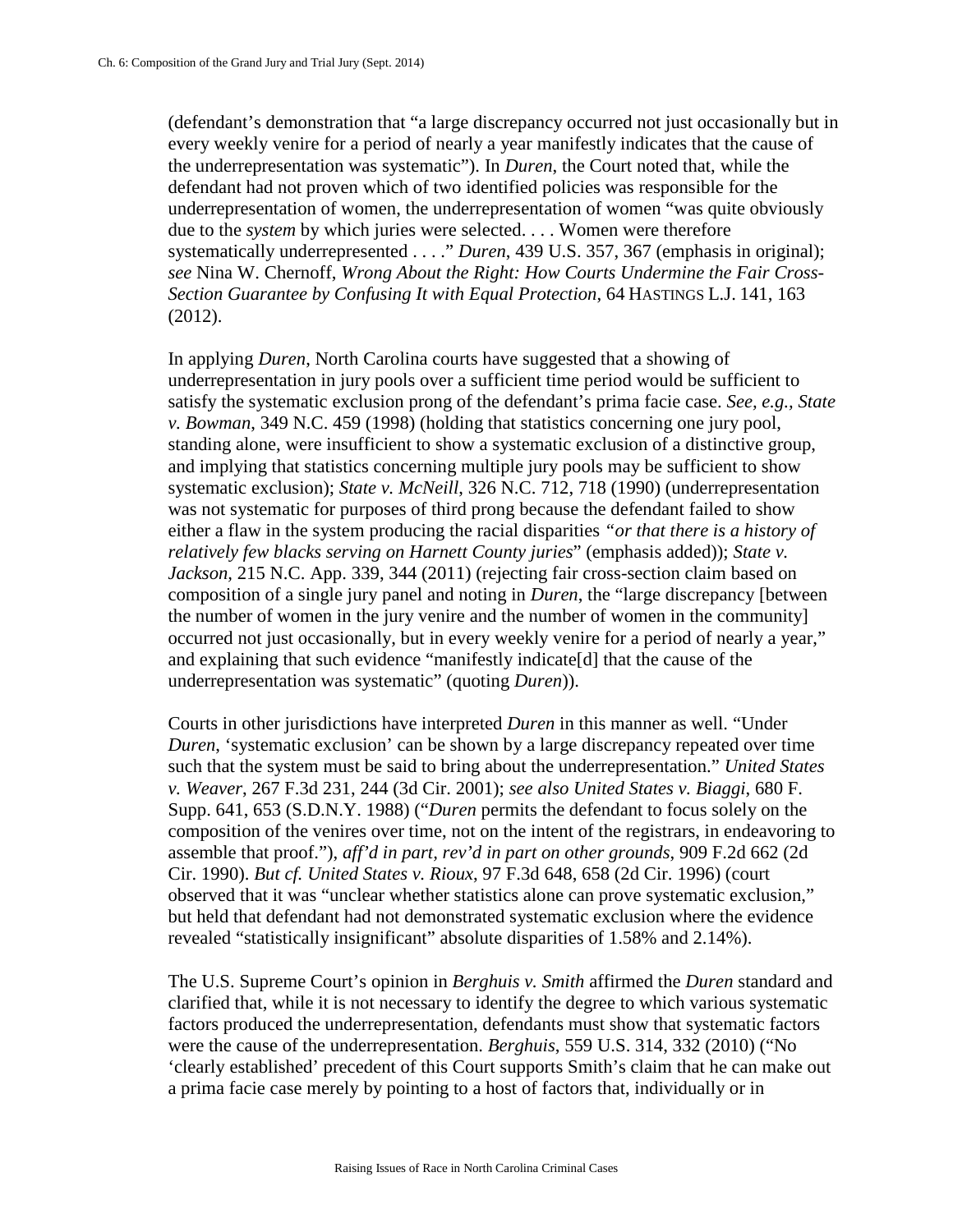combination, *might* contribute to a group's underrepresentation." (emphasis in original)). In *Duren,* the Court held that a nearly year-long pattern of underrepresentation of women "manifestly indicate[d] that the cause of the representation was systematic." *Duren*, 439 U.S. 357, 366., The *Berghuis* Court explained that the finding of systematic exclusion in *Duren* was based on the defendant's showing that the underrepresentation was: (1) persistent, occurring in every weekly venire for almost a year; (2) produced at two stages of the jury formation process, each of which exacerbated the underrepresentation; and (3) stark in comparison to federal district court jury pools (women comprised 14.5% of the jury venires in defendant's courthouse vs. 40% of the jury venires in federal district court serving the same area). *Berghuis*, 559 U.S. 314, 328. According to the *Berghuis* court, it was the combined significance of this evidence in *Duren* that demonstrated that the underrepresentation "was quite obviously due to the *system* by which juries were selected," rather than some other reason. *Id.* (quoting *Duren*, 439 U.S. 357, 367) (emphasis in original). The Court held that the defendant in *Berghuis* failed to satisfy the systematic exclusion prong because he failed to show that the underrepresentation was a result of the juror assignment system complained of, rather than other, non-systemic factors. *Berghuis*, 559 U.S. 314, 330–31. The Court suggested that the defendant may have been able to demonstrate systematic exclusion by comparing the alleged underrepresentation in his circuit to the representation of African Americans in local district court venires or federal district court venires for the same region, or offering evidence that ruled out alternative, non-systematic explanations for the underrepresentation. *Id.* at 331.

Even though *Duren* and *Berghuis* require a showing that the jury formation system caused the underrepresentation, they do not appear to require the defendant to identify the exact stage of the process responsible for the underrepresentation. Thus, in *Duren* itself*,*  cited with approval in *Berghuis*, the defendant did not demonstrate with specificity where in the process the underrepresentation was produced. *See* Nina W. Chernoff and Joseph B. Kadane, *[The 16 Things Every Defense Attorney Should Know About Fair Cross-](http://www1.cuny.edu/mu/law/files/2014/01/chernoff-kadane_december_2013_16things.pdf)[Section Challenges](http://www1.cuny.edu/mu/law/files/2014/01/chernoff-kadane_december_2013_16things.pdf)*, THE CHAMPION, Dec. 2013, at 14, 20 n.112 (*Duren* Court recognized that the defendant had merely "narrowed the possibilities down to two stages of the selection process" without proving which of the two was responsible for the underrepresentation).

In order to identify systematic factors affecting one or more stages of the jury formation process, "defense attorneys should request discovery about each stage of the jury selection system, and not just demographic data about the venires." Nina W. Chernoff & Joseph B. Kadane, *[The 16 Things Every Defense Attorney Should Know About Fair](http://www1.cuny.edu/mu/law/files/2014/01/chernoff-kadane_december_2013_16things.pdf)  [Cross-Section Challenges](http://www1.cuny.edu/mu/law/files/2014/01/chernoff-kadane_december_2013_16things.pdf)*, THE CHAMPION, Dec. 2013, at 14, 20; *see also infra*  "Discovery" and "Type of information to seek in discovery" in § 6.5B, Mechanics of Challenging Jury Formation. Additionally, attorneys may want to gather data from federal courts covering the same area for comparative purposes, as suggested in *Berghuis*, 559 U.S. 314, 331.

**Unanswered questions about socioeconomic factors and systemic exclusion following**  *Berghuis v. Smith***.** Courts have reached divergent conclusions about whether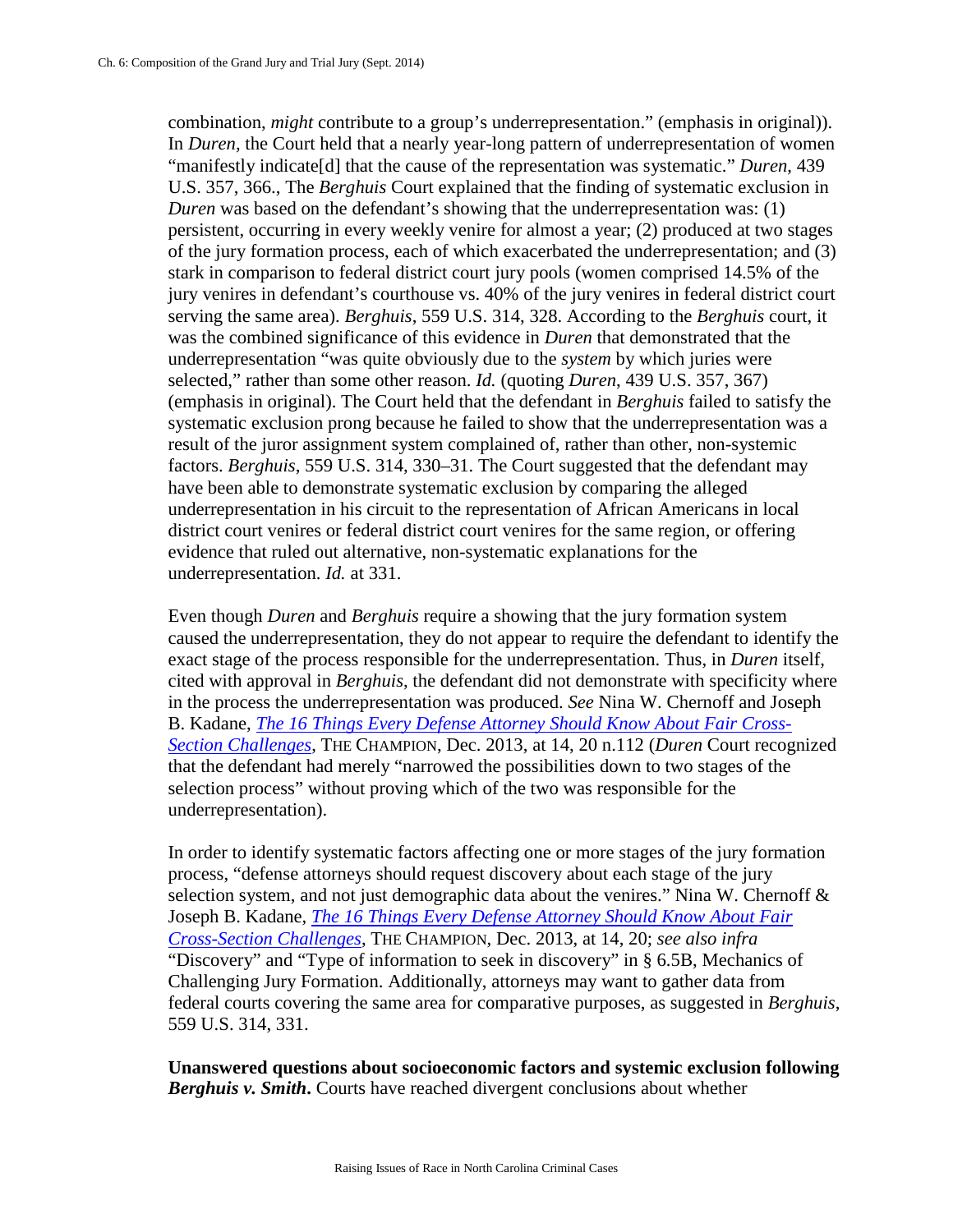underrepresentation caused by socioeconomic factors, such as racially disparate nonresponse or excusal rates related to poverty and mobility or disparate rates of voter registration, may satisfy the "systematic exclusion" prong of a fair cross-section claim. Most courts that have considered such questions have held that, because these factors are not caused by the court's jury procedures, they cannot. *See, e.g.*, Paula Hannaford-Agor, *Systematic Negligence In Jury Operations: Why The Definition Of Systematic Exclusion In Fair Cross Section Claims Must Be Expanded*, 59 DRAKE L. REV. 761, 772–77 (2011) (explaining that courts generally rule that underrepresentation due to socioeconomic factors does not constitute systematic exclusion); *United States v. Bates*, 2009 WL 5033928, at \*19 (E.D. Mich. Dec. 15, 2009) (unpublished) ("The consensus among courts is that, like nonresponses, [socioeconomic] factors are usually not inherent to the jury-selection plans. Therefore, [even if they] substantially reduce the presence of minorities in jury pools, this does not amount to systematic exclusion."), *aff'd*, 473 Fed. Appx. 446 (6th Cir. 2012) (unpublished).

However, in *Smith v. Berghuis*, 543 F.3d 326, 341–42 (6th Cir. 2008), *rev'd,* 559 U.S. 314 (2010), where the defendant presented evidence that the underrepresentation of Black jurors was partially caused by a juror excusal policy that routinely granted requests for hardships relating to lost income and difficulties arranging for transportation or childcare, the Sixth Circuit Court of Appeals held that because the "particular jury selection process employed . . . made social or economic factors relevant to whether a[] . . . juror would be excused from service; and because . . . [such] factors disproportionately impact African Americans," the process employed constituted systematic exclusion sufficient to satisfy the third prong of the fair cross-section test. The court explained that "the Sixth Amendment is concerned with social or economic factors when the particular *system* of selecting jurors makes such factors relevant to who is placed on the qualifying list and who is ultimately called to or excused from service." *Id.* at 341 (emphasis in original). When the U.S. Supreme Court reversed the Sixth Circuit's ruling, holding that the defendant's fair cross-section claim did not constitute a violation of clearly established federal law, the Court declined to decide whether socioeconomic factors could constitute systematic exclusion.

In arguing that underrepresentation produced by socioeconomic factors should be considered systematic exclusion for purposes of fair cross-section claims, the following sources may be of use:

- Paula Hannaford-Agor, *Systematic Negligence In Jury Operations: Why The Definition Of Systematic Exclusion In Fair Cross Section Claims Must Be Expanded*, 59 DRAKE L. REV. 761 (2011);
- *People v. Harris*, 679 P.2d 433, 446 (Cal. 1984) (exclusive reliance on voter registration lists underrepresenting African Americans and Latinos constituted systematic exclusion that was no longer justifiable, given the relative ease of merging different source lists);
- *United States v. Green*, 389 F. Supp. 2d 29, 40, 75–76 (D. Mass. 2005) (court expressed "grave concerns" about data reflecting underrepresentation of black people on death-qualified juries), *overruled*, 426 F.3d 1 (1st Cir. 2005).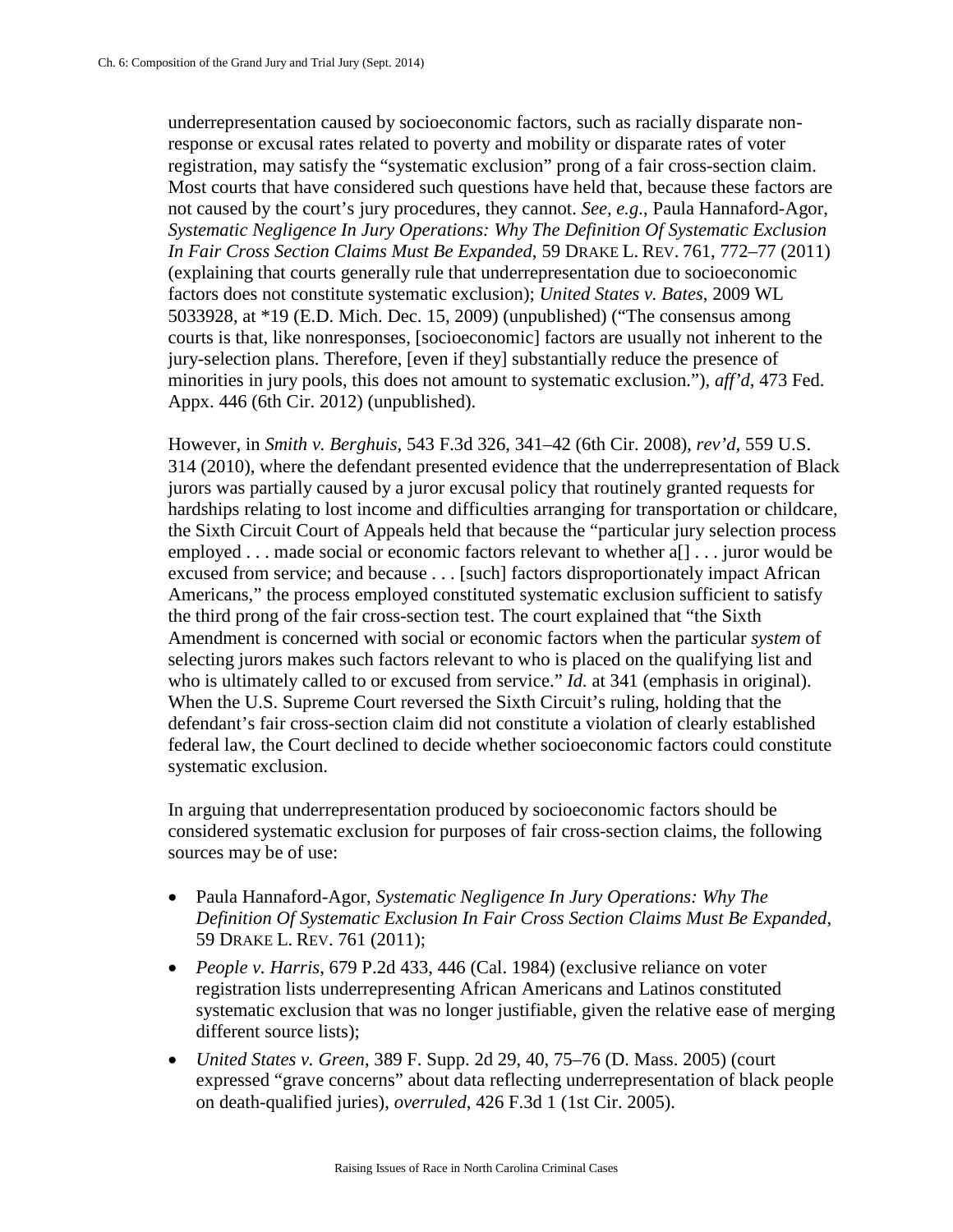**Practice note:** The North Carolina courts have sometimes conflated the third prong of the fair cross-section test with the third prong of the equal protection test. In *State v. Avery*, 299 N.C. 126 (1980), in analyzing the defendant's equal protection claim, the court relied on the holding in *Washington v. Davis,* 426 U.S. 229 (1976), that "[t]he fact that a particular jury or series of juries does not statistically reflect the racial composition of the community does not in itself make out an invidious discrimination forbidden by the [Equal Protection] clause." However, in subsequent North Carolina appellate cases, courts have relied on this language when reviewing fair cross-section claims and implied that a showing of intentional discrimination is required to prevail on such a claim. *See, e.g*., *State v. Golphin,* 353 N.C. 364, 394–95 (2000) (quoting *Avery* and suggesting that fair cross-section claim requires showing of discrimination); *State v. Bowman,* 349 N.C. 459, 469 (1998) (same); *State v. Johnson*, 317 N.C. 343, 381 (1986) (rejecting third prong of the defendant's fair cross-section claim because "[t]here [was] no evidence that . . . the Commission *intended* systematically to exclude blacks from the jury list") (emphasis added). As discussed above, the *Duren* test does not require defendants to demonstrate discrimination. For more information about courts confusing equal protection and fair cross-section standards, see Nina W. Chernoff, *Wrong About the Right: How Courts Undermine the Fair Cross-Section Guarantee by Confusing It with Equal Protection*, 64 HASTINGS L.J. 141 (2012).

**Case study: Litigating fair cross-section claims.** Below are the reflections of Russ Hollers, appointed defense counsel from Orange County, on litigating a fair cross-section claim:

The week before my client's armed robbery trial, I checked the list of prospective jurors in the clerk's office to see if I knew anyone. I noticed that many members of the panel had been excused or deferred by the clerk due to their advanced age or prior plans. The list did not contain any demographic information, such as race.

The next week, in came the panel. Based on my visual observation, of the sixty prospective jurors, there were three African American women and zero African American men. It definitely did not look like Orange County.

My client and his fraternal twin, who was also on trial, were African American, and the prosecuting witness was White. Counsel for the co-defendant made an oral motion to strike the panel as not being representative of the county's population. I joined in the motion and said to the judge that the African American proportion of the population of Orange County was greater than 5%, and that the proportion of African American men in our county's population was certainly greater than 0%. I also gave the judge a copy of the clerk's marked-up panel roster to demonstrate that there was no way to tell from the list the race of the excused jurors. The motions were denied. We moved for mistrials based on the flawed panel, but those motions were also denied.

I didn't make a written motion before trial because I wasn't aware of any way to learn the demographics of the panel until I laid eyes on them. I have since learned that it is possible to discover the race of registered voters, so counsel may be able to learn the race of at least some members of the panel in advance by comparing the names on the list in the clerk's office to voter registration data. In smaller counties, counsel might recognize more names on the list.